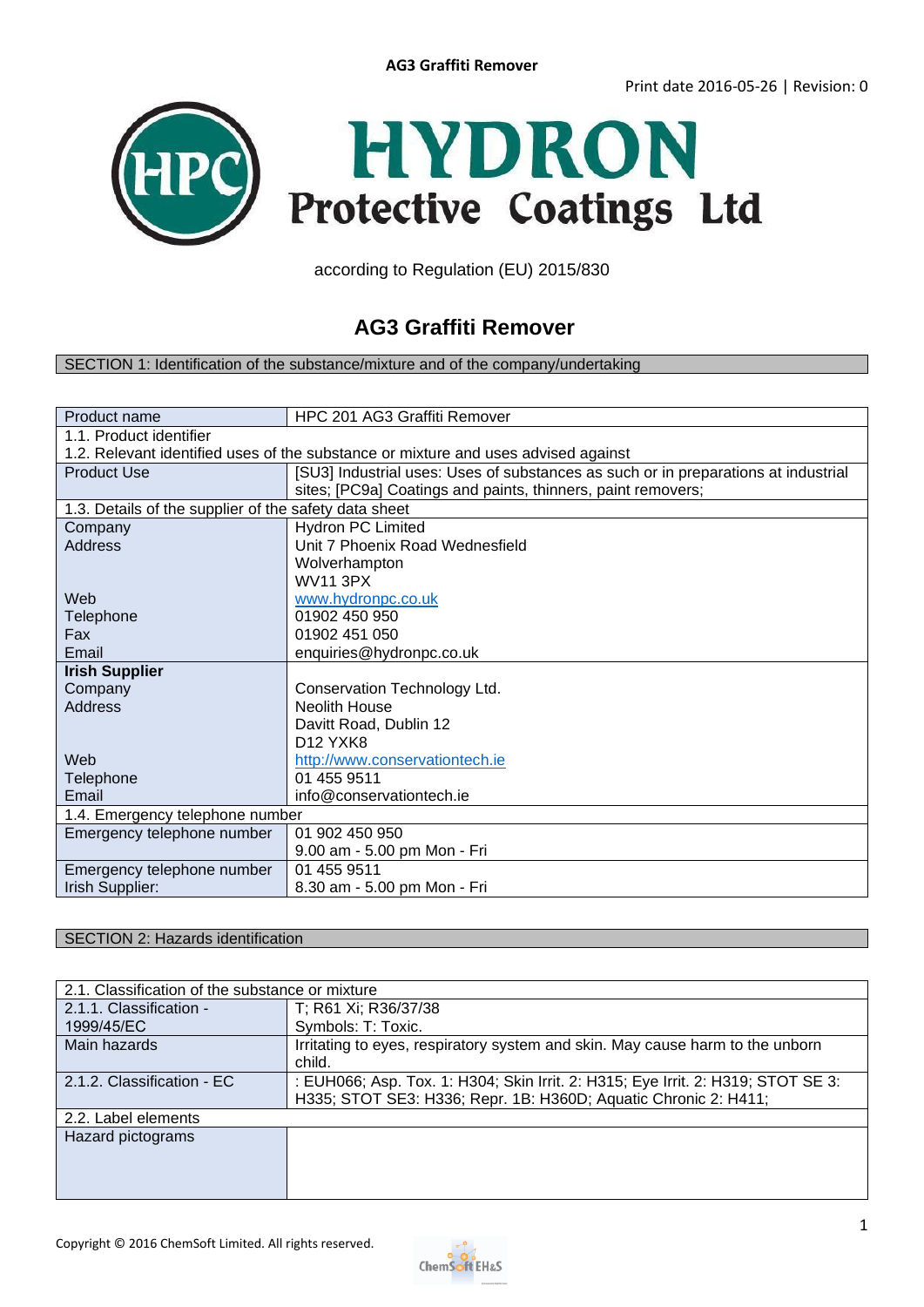|                                               | Danger                                                                                                                                                                                                                                                                                                                                                                                                                                                                                                                                                                          |
|-----------------------------------------------|---------------------------------------------------------------------------------------------------------------------------------------------------------------------------------------------------------------------------------------------------------------------------------------------------------------------------------------------------------------------------------------------------------------------------------------------------------------------------------------------------------------------------------------------------------------------------------|
| Signal Word Hazard<br>Statement               | EUH066 - Repeated exposure may cause skin dryness or cracking.<br>Asp. Tox. 1: H304 - May be fatal if swallowed and enters airways.<br>Skin Irrit, 2: H315 - Causes skin irritation.<br>Eye Irrit. 2: H319 - Causes serious eye irritation.<br>STOT SE 3: H336 - May cause drowsiness or dizziness.                                                                                                                                                                                                                                                                             |
|                                               | Repr. 1B: H360D - May damage the unborn child.                                                                                                                                                                                                                                                                                                                                                                                                                                                                                                                                  |
| <b>Precautionary Statement:</b><br>Prevention | Aquatic Chronic 2: H411 - Toxic to aquatic life with long lasting effects.<br>P201 - Obtain special instructions before use.<br>P202 - Do not handle until all safety precautions have been read and understood. P261 -<br>Avoid breathing dust/fume/gas/mist/vapours/spray.<br>P264 - Wash thoroughly after handling.<br>P271 - Use only outdoors or in a well-ventilated area.<br>P273 - Avoid release to the environment.                                                                                                                                                    |
| Precautionary Statement:<br>Response          | P301+P310 - IF SWALLOWED: IF SWALLOWED: Immediately call a POISON<br>CENTER/doctor/ . P302+P352 - IF ON SKIN: Wash with plenty of water/.<br>P304+P340 - IF INHALED: Remove person to fresh air and keep comfortable for breathing.<br>P305+P351+P338 - IF IN EYES: Rinse cautiously with water for several minutes. Remove<br>contact lenses, if present and easy to do. Continue rinsing.<br>P308+P313 - IF exposed or concerned: Get medical advice/attention. P312 - Call a<br>POISON CENTER/doctor/ /if you feel unwell.<br>P321 - Specific treatment (see on this label). |
| <b>Precautionary Statement:</b>               | P403+P233 - Store in well-ventilated place. Keep container tightly closed.                                                                                                                                                                                                                                                                                                                                                                                                                                                                                                      |
| Storage                                       | P405 Store locked up                                                                                                                                                                                                                                                                                                                                                                                                                                                                                                                                                            |
| Precautionary Statement:<br>Disposal          | P501 - Dispose of contents/container to                                                                                                                                                                                                                                                                                                                                                                                                                                                                                                                                         |

## **SECTION 3: Composition/information on ingredients**

| 3.2. Mixtures                                              |             |            |           |                                               |                    |                                                                                                                                           |           |
|------------------------------------------------------------|-------------|------------|-----------|-----------------------------------------------|--------------------|-------------------------------------------------------------------------------------------------------------------------------------------|-----------|
| 67/548/EEC / 1999/45/EC                                    |             |            |           |                                               |                    |                                                                                                                                           |           |
| <b>Chemical Name</b>                                       | Index No.   | CAS No.    | EC No.    | <b>REACH</b><br>Registration<br>Number        | Conc.<br>$(\%w/w)$ | Classification                                                                                                                            | M-factor. |
| N-Methyl-2-<br>pyrrolidone<br>(1-Methyl-2-<br>pyrrolidone) | 606-021-00- | 872-50-4   | 212-828-1 |                                               | $20 - 30%$         | Repr. Cat. 2;<br>R61 Xi;<br>R36/37/38                                                                                                     |           |
| EC 1272/2008                                               |             |            |           |                                               |                    |                                                                                                                                           |           |
| <b>Chemical Name</b>                                       | Index No.   | CAS No.    | EC No.    | <b>REACH</b><br>Registration<br><b>Number</b> | Conc.<br>$(\%w/w)$ | Classification                                                                                                                            | M-factor. |
| Solvent naphtha<br>(petroleum) light<br>aromatic C9        |             | 64742-95-6 | 918-668-5 |                                               | $60 - 70%$         | EUH066;<br>Flam. Lig.<br>3:H226; Asp.<br>Tox. 1: H304;<br>STOT SE 3:<br><b>H335; STOT</b><br>SE3: H336;<br>Aquatic<br>Chronic 2:<br>H411; |           |

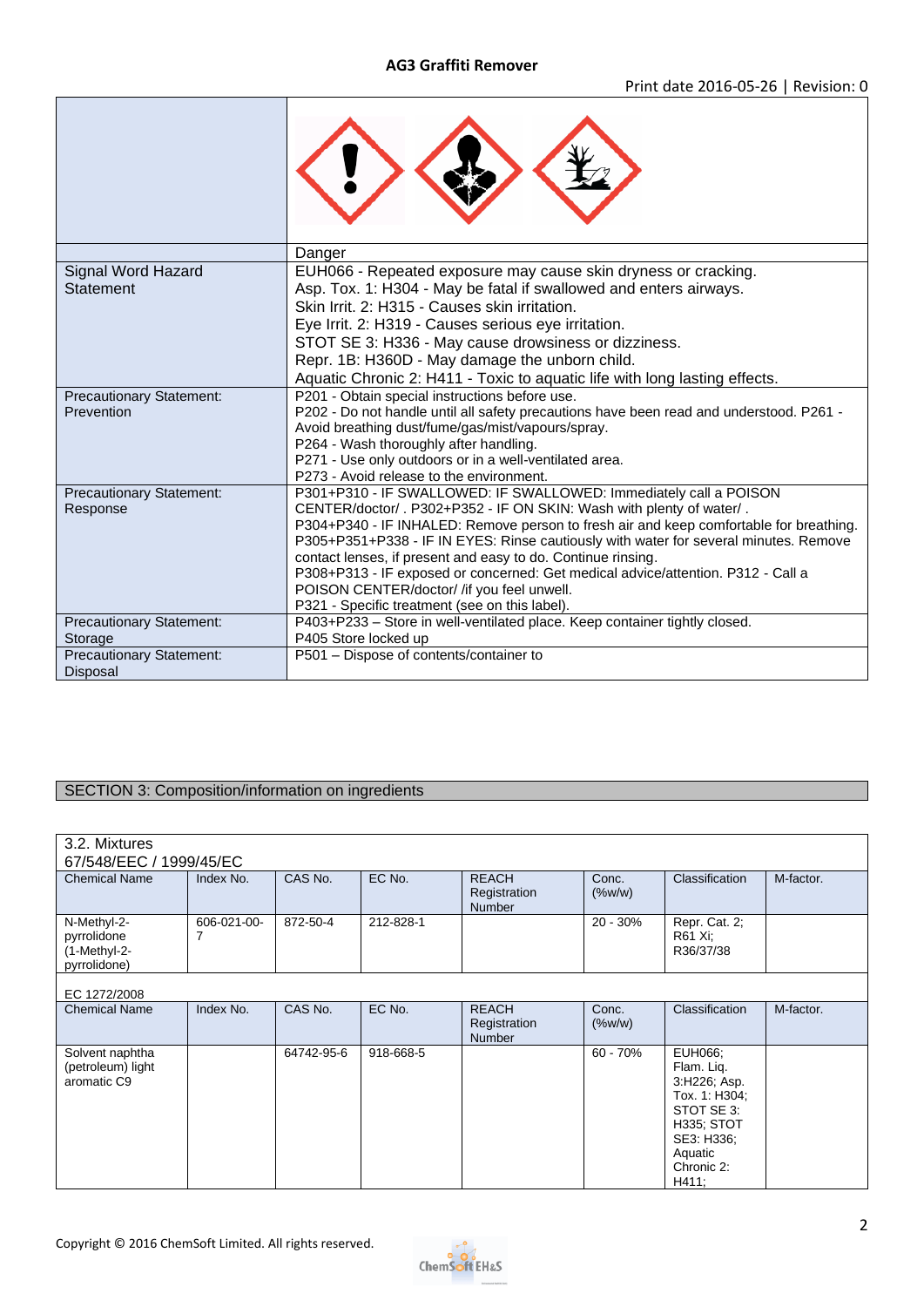#### **AG3 Graffiti Remover**

Print date 2016-05-26 | Revision: 0

### SECTION 4: First aid measures

| 4.1. Description of first aid measures                                          |                                                                                          |  |
|---------------------------------------------------------------------------------|------------------------------------------------------------------------------------------|--|
| <b>Chemical Name</b>                                                            | No first aid requirements.                                                               |  |
| Inhalation                                                                      | Remove casualty from exposure ensuring one's own safety whilst doing so. Move the        |  |
|                                                                                 | exposed person to fresh air. Seek medical attention if irritation or symptoms persist.   |  |
| Eye contact                                                                     | Rinse immediately with plenty of water for 15 minutes holding the eyelids open. Seek     |  |
|                                                                                 | medical attention if irritation or symptoms persist.                                     |  |
| Skin contact                                                                    | Rinse immediately with plenty of water. Seek medical attention if irritation or symptoms |  |
|                                                                                 | persist.                                                                                 |  |
| Ingestion                                                                       | DO NOT INDUCE VOMITING. Seek medical attention.                                          |  |
| 4.2. Most important symptoms and effects, both acute and delayed                |                                                                                          |  |
| Inhalation                                                                      | May cause irritation to respiratory system.                                              |  |
| Eye contact                                                                     | Irritating to eyes.                                                                      |  |
| Skin contact                                                                    | Irritating to skin.                                                                      |  |
| Ingestion                                                                       | May be fatal if swallowed and enters airways.                                            |  |
| 4.3. Indication of any immediate medical attention and special treatment needed |                                                                                          |  |
|                                                                                 | Treat symptomatically. If unsure, seek medical attention/advice.                         |  |

### SECTION 5: Firefighting measures

| 5.1. Extinguishing media                                   |                                                                         |  |
|------------------------------------------------------------|-------------------------------------------------------------------------|--|
|                                                            | Use extinguishing media appropriate to the surrounding fire conditions. |  |
| 5.2. Special hazards arising from the substance or mixture |                                                                         |  |
|                                                            | Burning produces irritating, toxic and obnoxious fumes.                 |  |
| 5.3. Advice for firefighters                               |                                                                         |  |
|                                                            | Wear suitable respiratory equipment when necessary.                     |  |
|                                                            |                                                                         |  |

## SECTION 6: Accidental release measures

| 6.1. Personal precautions, protective equipment and emergency procedures |                                                                                      |  |
|--------------------------------------------------------------------------|--------------------------------------------------------------------------------------|--|
|                                                                          | Adopt best Manual Handling considerations when handling, carrying and                |  |
|                                                                          | dispensing.                                                                          |  |
| 6.2. Environmental precautions                                           |                                                                                      |  |
|                                                                          | Do not allow runoff water to enter sewers or drains. Do not empty into drains;       |  |
|                                                                          | dispose of this material and its container in a safe way.                            |  |
| 6.3. Methods and material for containment and cleaning up                |                                                                                      |  |
|                                                                          | Absorb with inert, absorbent material. Dispose of this material and its container to |  |
|                                                                          | hazardous or special waste collection point.                                         |  |
| 6.4. Reference to other sections                                         |                                                                                      |  |
|                                                                          | See Section 7 for handling information. See Section 8 for personal protection        |  |
|                                                                          | information. See Section 13 for disposal information.                                |  |

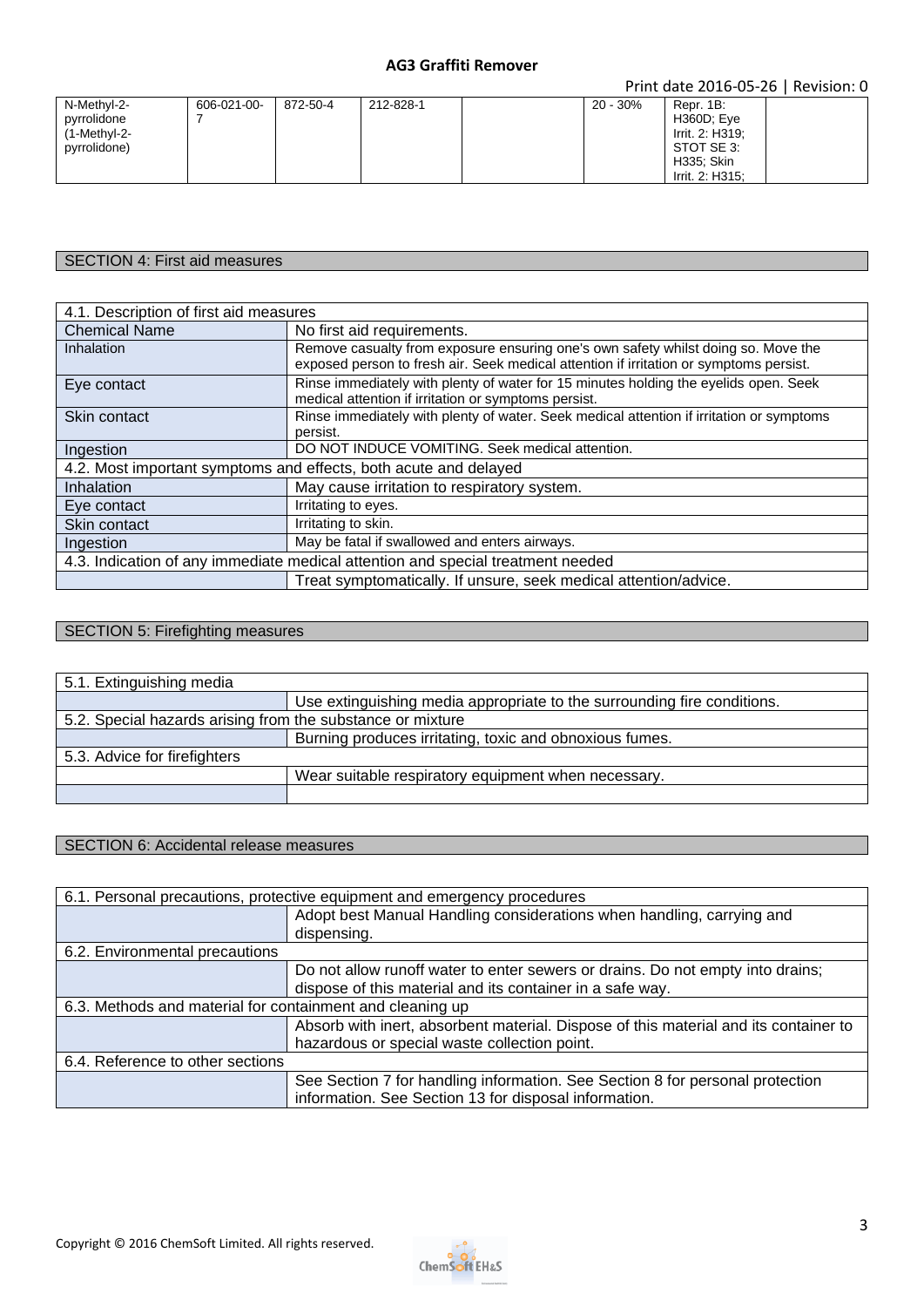### SECTION 7: Handling and storage

| 7.1. Precautions for safe handling                                |                                                                       |  |
|-------------------------------------------------------------------|-----------------------------------------------------------------------|--|
|                                                                   | Adopt best Manual Handling considerations when handling, carrying and |  |
|                                                                   | dispensing.                                                           |  |
| 7.2. Conditions for safe storage, including any incompatibilities |                                                                       |  |
| Suitable packaging                                                | Store in a cool, dry area.                                            |  |
|                                                                   | Store in original container.                                          |  |

### SECTION 8: Exposure controls/personal protection

| 8.1. Control parameters                                           |                                                                           |    |                              |     |
|-------------------------------------------------------------------|---------------------------------------------------------------------------|----|------------------------------|-----|
| 8.1.1. Exposure Limit Values                                      |                                                                           |    |                              |     |
| N-Methyl-2-pyrrolidone                                            | WEL 8-hr limit ppm: WEL 15                                                | 10 | WEL 8-hr limit mg/m3: WEL 15 | 40  |
|                                                                   | min limit ppm: WEL 8-hr limit                                             | 20 | min limit mg/m3: WEL 15 min  | 80  |
|                                                                   | mg/m3 total                                                               |    | limit mg/m3 total            |     |
|                                                                   | inhalable dust:                                                           |    | inhalable dust:              |     |
|                                                                   | WEL 8-hr limit mg/m3 total                                                |    | WEL 15 min limit mg/m3 total |     |
|                                                                   | respirable dust:                                                          |    | respirable dust:             |     |
| N-Methyl-2-pyrrolidone (1-                                        | WEL 8-hr limit ppm:                                                       | 25 | WEL 8-hr limit mg/m3:        | 103 |
| Methyl-2-pyrrolidone)                                             | WEL 15 min limit ppm: WEL 8-                                              | 75 | WEL 15 min limit mg/m3: WEL  | 309 |
|                                                                   | hr limit mg/m3 total                                                      |    | 15 min limit mg/m3 total     |     |
|                                                                   | inhalable dust:                                                           |    | inhalable dust:              |     |
|                                                                   | WEL 8-hr limit mg/m3 total                                                |    | WEL 15 min limit mg/m3 total |     |
|                                                                   | respirable dust:                                                          |    | respirable dust:             |     |
| 8.2. Exposure controls                                            |                                                                           |    |                              |     |
| Eye / face protection                                             | Safety glasses.                                                           |    |                              |     |
| Skin protection -                                                 | Nitrile rubber gloves.                                                    |    |                              |     |
| Handprotection                                                    |                                                                           |    |                              |     |
|                                                                   |                                                                           |    |                              |     |
| Respiratory protection                                            | In case of insufficient ventilation, wear suitable respiratory equipment. |    |                              |     |
| 8.2. Conditions for safe storage, including any incompatibilities |                                                                           |    |                              |     |

### SECTION 9: Physical and chemical properties

| 9.1. Information on basic physical and chemical properties |                   |  |
|------------------------------------------------------------|-------------------|--|
| Appearance                                                 | Liquid            |  |
| Colour                                                     | Colourless        |  |
| Odour                                                      | Aromatic          |  |
| Odour threshold                                            | Not determined    |  |
| pH                                                         | Not determined    |  |
| Melting point                                              | Not determined    |  |
| Initial boiling point                                      | >162 °C           |  |
| Flash point                                                | Not determined    |  |
| Evaporation rate                                           | Not determined    |  |
| Flammability (solid, gas)                                  | No data available |  |
| <b>Upper Explosive Limit</b>                               | Not determined    |  |
| Lower Explosive Limit                                      | Not determined    |  |
| Vapour pressure                                            | Not determined    |  |
| density                                                    | Not determined    |  |
| Relative density                                           | $0.925 - 0.935$   |  |
| Partition coefficient                                      | Not determined    |  |
| (n-octanol/water)                                          |                   |  |
| Autoignition temperature                                   | No data available |  |
| Decomposition temperature                                  | Not determined    |  |

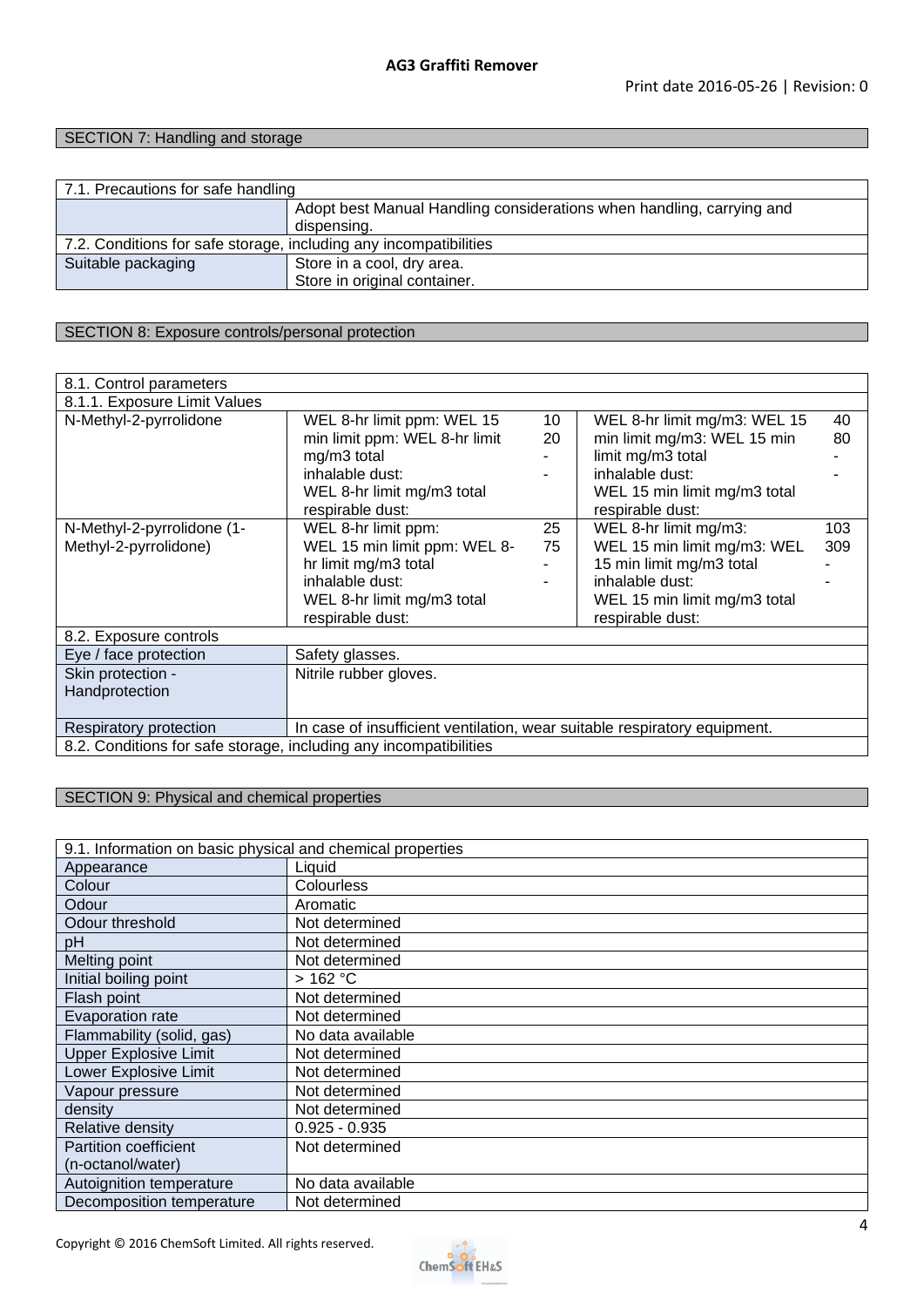| <b>Viscosity</b>     | Not determined                       |
|----------------------|--------------------------------------|
| Explosive properties | Product is considered non-explosive. |
| Oxidising properties | Product is considered non-oxidising. |
| Solubility           | Soluble in water                     |

| SECTION 10: Stability and reactivity     |                                                         |  |
|------------------------------------------|---------------------------------------------------------|--|
|                                          | No precautions required to be mentioned.                |  |
| 10.1. Reactivity                         |                                                         |  |
| 10.2. Chemical stability                 |                                                         |  |
|                                          | Stable under normal conditions.                         |  |
| 10.3. Possibility of hazardous reactions |                                                         |  |
|                                          | No hazardous reactions known to occur.                  |  |
| 10.4. Conditions to avoid                |                                                         |  |
|                                          | Avoid extremes of temperatures                          |  |
| 10.5. Incompatible materials             |                                                         |  |
|                                          | Strong oxidising agents.                                |  |
| 10.6. Hazardous decomposition products   |                                                         |  |
|                                          | Burning produces irritating, toxic and obnoxious fumes. |  |

| SECTION 11: Toxicological information      |                                            |                     |
|--------------------------------------------|--------------------------------------------|---------------------|
| 11.1. Information on toxicological effects |                                            |                     |
| Skin corrosion/irritation                  | Irritating to skin.                        |                     |
| Serious eye damage/irritation              | Irritating to eyes.                        |                     |
| Respiratory or skin                        | No sensitizaton effects reported.          |                     |
| sensitisation                              |                                            |                     |
| Germ cell mutagenicity                     | No mutagenic effects reported.             |                     |
| Carcinogenicity                            | No carcinogenic effects reported.          |                     |
| Reproductive toxicity                      | May cause harm to the unborn child.        |                     |
| STOT-single exposure                       | No target organ toxicity effects reported. |                     |
| STOT-repeated exposure                     | No target organ toxicity effects reported. |                     |
| Aspiration hazard                          | No aspiration hazards reported.            |                     |
| 11.1.4. Toxicological Information          |                                            |                     |
| N-Methyl-2-pyrrolidone                     | Oral Rat LD50: 10,502 mg/kg                | Dermal Rabbit LD50: |
|                                            | 8000 mg/kg                                 |                     |

| SECTION 12: Ecological information       |                                       |  |
|------------------------------------------|---------------------------------------|--|
| 12.1. Toxicity                           |                                       |  |
| Hydron - AG3                             |                                       |  |
| 12.2. Persistence and degradability      |                                       |  |
|                                          | No data is available on this product. |  |
| 12.3. Bioaccumulative potential          |                                       |  |
|                                          | No data is available on this product. |  |
| 12.4. Mobility in soil                   |                                       |  |
|                                          | No data is available on this product. |  |
| 12.5. Results of PBT and vPvB assessment |                                       |  |
|                                          | No data is available on this product. |  |
| 12.6. Other adverse effects              |                                       |  |
|                                          | No data is available on this product. |  |

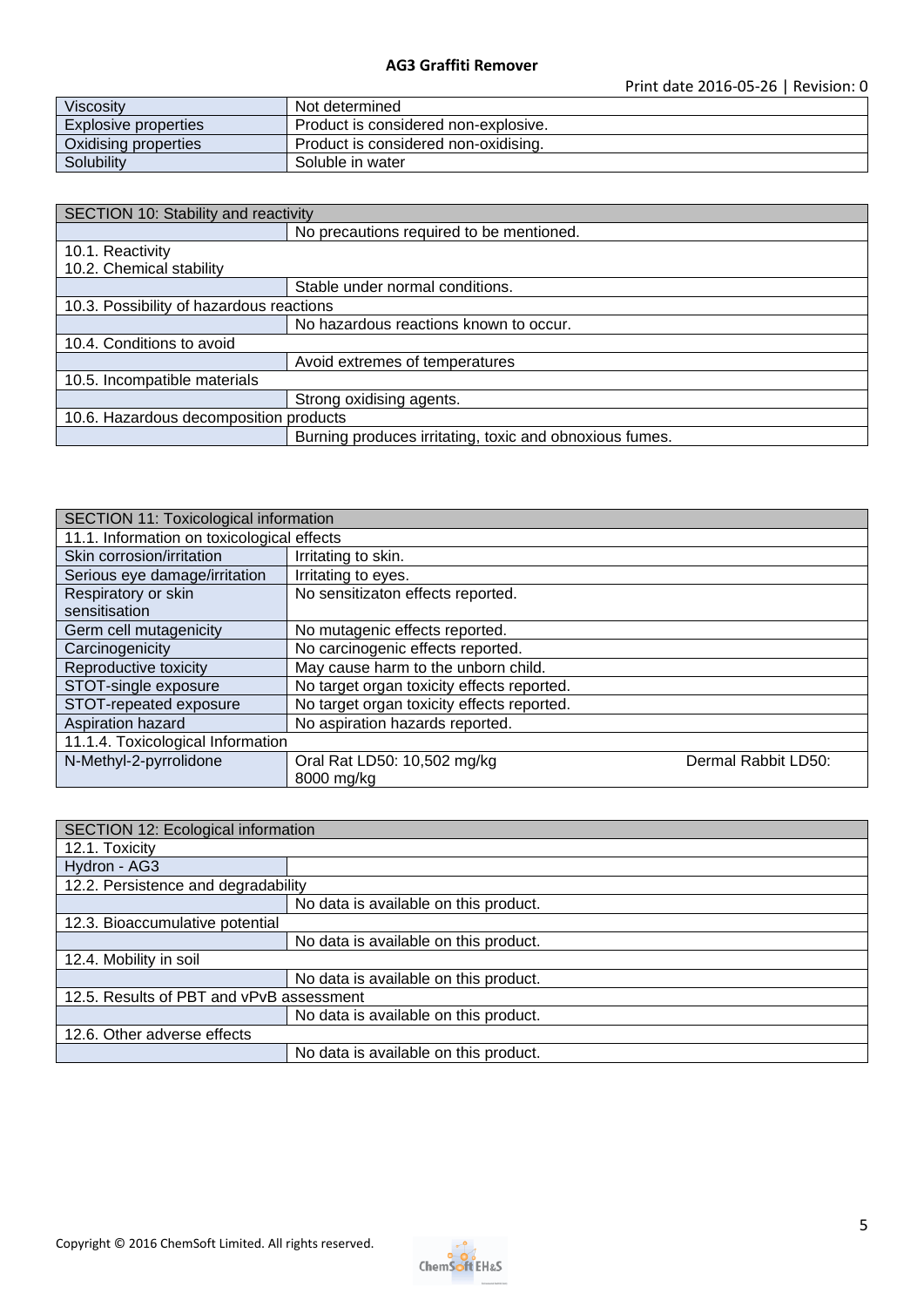| SECTION 13: Disposal considerations |                                                                                               |
|-------------------------------------|-----------------------------------------------------------------------------------------------|
| 13.1. Waste treatment methods       |                                                                                               |
|                                     | Dispose of this material and its container to hazardous or special waste collection<br>point. |

| <b>SECTION 14: Transport information</b> |                                                     |  |
|------------------------------------------|-----------------------------------------------------|--|
| Hazard pictograms                        |                                                     |  |
|                                          |                                                     |  |
| 14.1. UN number                          |                                                     |  |
|                                          | <b>UN3082</b>                                       |  |
| 14.2. UN proper shipping name            |                                                     |  |
|                                          | ENVIRONMENTALLY HAZARDOUS SUBSTANCE, LIQUID, N.O.S. |  |
| 14.3. Transport hazard class(es)         |                                                     |  |
| <b>ADR/RID</b>                           | 9                                                   |  |
| Subsidiary risk IMDG                     | $\overline{a}$                                      |  |
| Subsidiary risk IATA                     | 9                                                   |  |
| Subsidiary risk                          | ÷,                                                  |  |
| 14.4. Packing group                      |                                                     |  |
| Packing group                            | $\mathbf{III}$                                      |  |
| 14.5. Environmental hazards              |                                                     |  |
| <b>Environmental hazards</b>             | Yes                                                 |  |
| Marine pollutant                         | Yes                                                 |  |
| ADR/RID                                  |                                                     |  |
| Hazard ID                                | 90                                                  |  |
| <b>Tunnel Category</b>                   | (E)                                                 |  |
| <b>IMDG</b>                              |                                                     |  |
| EmS Code                                 | F-A S-F                                             |  |
| <b>IATA</b>                              |                                                     |  |
| Packing Instruction (Cargo)              | 964                                                 |  |
| Maximum quantity                         | 450L                                                |  |
| Packing Instruction<br>(Passenger)       | 964                                                 |  |
| Maximum quantity                         | 450L                                                |  |